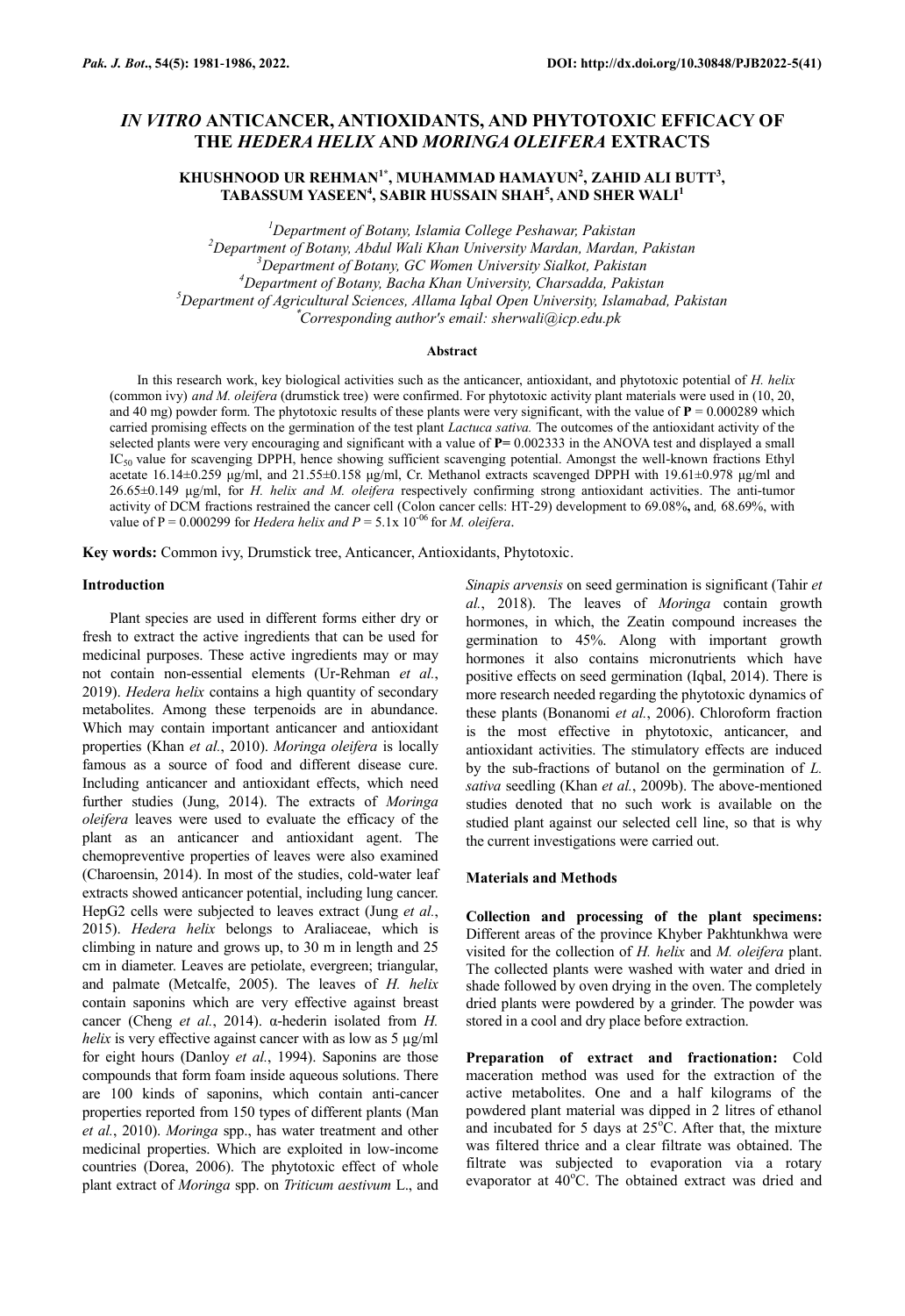then dissolved in 100ml of distilled water. The solution was now fractionated using different organic solvents including ethyl acetate, methanol, chloroform, and nhexane through the separating funnel. All the fractions thus obtained were concentrated by rotary evaporator and designated for that solvents' extracted fraction.

**Anticancer activity:** The cell viability assay was carried out to check the anticancer potential of *H. helix* and *M. oleifera*. The anticancer activity was assessed on HT-29 colon cancer cell lines using the MTT assay. The MTT assay is used to assess the cytotoxic effect of plant extracts following Mosmann (Mosmann, 1983).

**Preparation of media:** FBS (Foetal Bovine Serum) and DMEM (Dulbecco's Modified Eagle Medium) (Fischer Scientific Grade) were heated at  $37^{\circ}$ C. Now 10mg/ml each of Streptomycin and Penicillin were taken for the preparation of the anti-biotic solution. 50ml of FBS and 5ml of the antibiotic solution were mixed with 500ml DMEM. 200mM L-glutamine was taken to stabilize the cell culture. The prepared media was stored for later use at  $2-8^{\circ}$ C.

**Cells defrosting:** An hour before using the DMEM cells' the medium was warmed at  $37^{\circ}$ C. The cells culture contained in the cryovials, previously stored in liquid nitrogen, were now placed in an incubator (Thermo Hera Cell  $150$ ) at  $37^{\circ}$ C. The vials were surface sterilized with 70% ethanol to avoid any contamination. The vials were then centrifuged for 5 minutes at 1000rpm. After the removal of the supernatant, the precipitate was made to suspend in the media (10ml). 25 ml flasks containing suspensions for cell culture labeled with cell type, date, and passage number were also incubated at  $37^{\circ}$ C for many hours. The media were refreshed at each 24 hours interval.

**Cells trypsinisation and cells freezing:** The cells were trypsinized to get optimum nutrients and ambiance in the proceeding experiments. Trypsinisation occurred when at the confluence level of 80% to 100%. The media were removed and cells were washed thoroughly with Phosphate Buffer Saline (10ml) for the removal of dead cells as those did not adhere to the surface of the flask. The cell masses were broken by Trypsin-EDTA and observed via an inverted microscope. Following the full separation of the cells from the flask 8ml of the arranged media was added. The mixture was then split into two parts and 5ml of DMEM was added to each. The mixture was then placed for 24 hours in the incubator at  $37^{\circ}$ C. At the confluence level of 80% to 100% the cells were frozen. 5ml of media was added to remove any traces of trypsin. Now the cells were centrifuged at 1000rpf for 60 seconds, poured into cryovials, and suspended in a mixture of 10% DMSO and 90% FCS. Then the tubes were subjected to freezing for freezing 24 hours at  $-80^{\circ}$ C and transferred to liquid nitrogen afterward.

**Counting the cells:** The cells were precipitated by trypsinization and afterward by centrifugation at 1000rpm per minute. A mixture of 10µl cells suspension and 90µl trypan blue were mixed through a pipette thoroughly. 10µl of the suspension was placed in Haemocytometer for counting. When cells were counted in every 5 squares of the counter; means were calculated. The number of cells was calculated by the formula:

No. of  $\frac{\text{Cells}}{\text{ml}}$  = Means of cells x 100 x 10 (The dilution factor)

**Preparation of the MTT solution:** The 5mg/ml MTT solution was designed by the use of stock solution PBS. The solution was diluted further according to the need. In media, the stock solution was diluted in the ratio of 1 and 5 (RPMI-1640).

**Dilution of the extracts of plants:** The already prepared extracts of *H. helix* and *M. oleifera* were dissolved in DMSO for the preparation of a stock solution. The stock solution was divided into fractions i.e., 10µg/ml, 50µg/ml, and 100µg/ml. The dilutions were made by adding DMEM as required after the calculation of those amounts.

**The methodology of MTT assay:** To seed the cells 96 well plates were used in which 500 cells per well were introduced in a 100µl medium (RPMI 1640) for adhering overnight time. The individual wells were then introduced with various fractions of the plant extracts already prepared. These were incubated for 24 hours at  $37^{\circ}$ C. Each well was given 100µl of MTT after incubation and re-incubated for four hours. The MTT crystals were stabilized 100µl DMSO was added. Once again the plates were subjected to incubation overnight at  $37^{\circ}$ C. The percent inhibition was calculated by the formula:

Percentage inhibition =  $B - A - (C - A) \times 100$ 

where A represented the absorbance of media, B represented the absorbance of media with cells and C represented the average absorbance of the extracted sample.

**Analysis of data:** All the tests were performed in three replicates. The results of the activity of crude extract were found as the percentage inhibition and the data of the fractions was analyzed further via the application of Graph-Pad Prism version 6.0.

### **Antioxidant activities**

**Free radical scavenging via DPPH:** These experiments were performed to find out the free radical scavenging activity via DPPH following the method of Brand-Williams (Brand-Williams *et al.*, 1995). For the preparation of the DPPH stock solution; DPPH (24mg) was dissolved in methanol (100ml). Similarly, the plants' stock solutions were prepared by mixing with methanol at the ratio of 1mg per ml. The stock solution was subjected to dilution for obtaining the concentration including 62.5µg/ml, 125µg/ml, 250µg/ml, 500µg/ml and 1000µg/ml. These dilutions and DPPH solution were mixed in 1:1 and incubated for 30 minutes at  $23^{\circ}$ C. In the last step, a UV spectrophotometer was used to measure the absorbance at 517nm. The following formula was used to find the percentage of free radical scavenging activity.

Percentage free radical scavenging = CA – (SA/CA) x 100

where CA is the control absorption and SA is the sample absorption.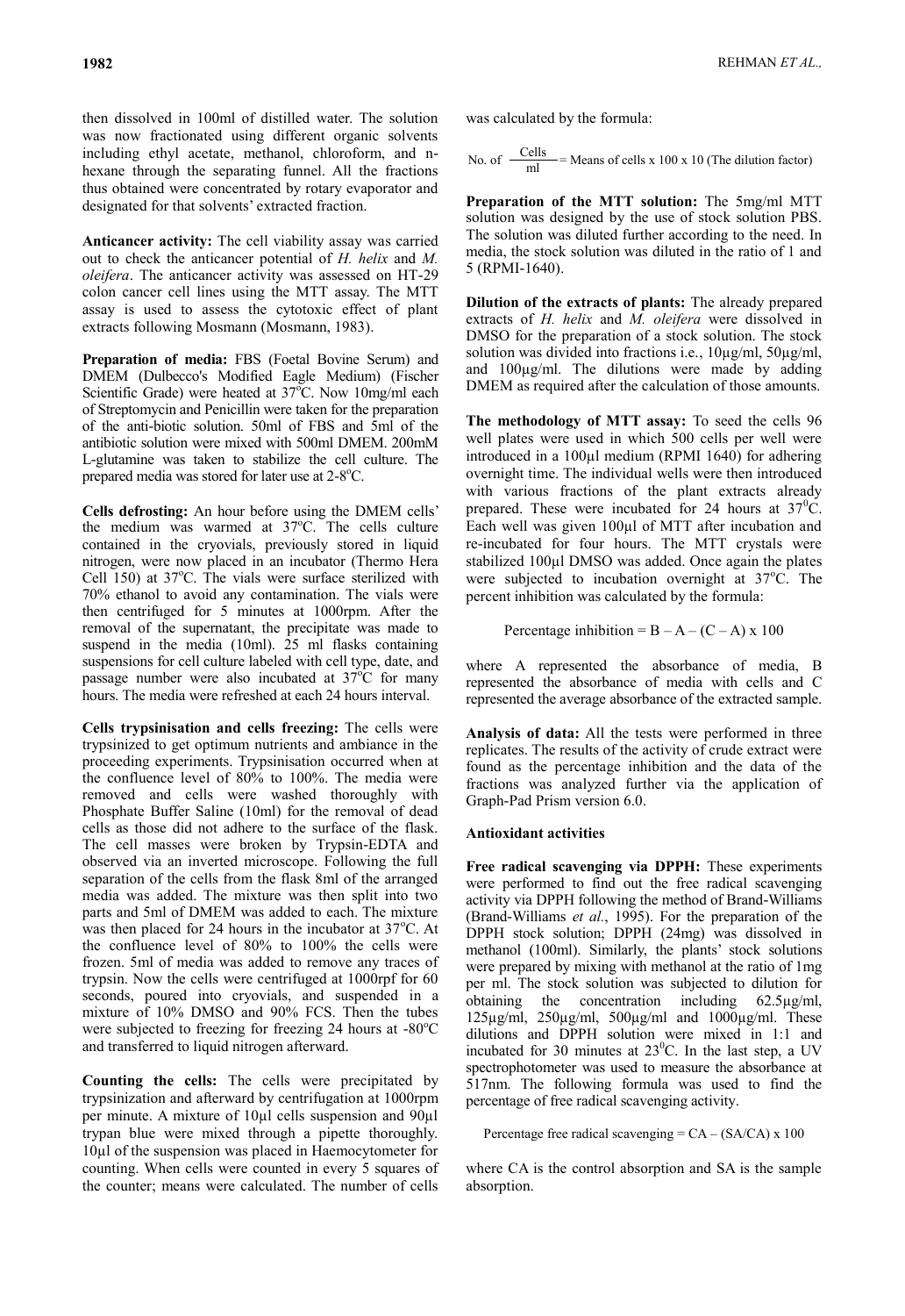## **Results and Discussion**

*Hedera helix* and *M. oleifera* plant were collected, dried in shade, and ground into powder. Some of the powder was used for phytotoxicity, while other portions were fractionated in DCM, ethanol, Methanol, and nhexane. All four fractions were tested for anticancer and antioxidant activity.

**Anticancer activity:** Three fractions i.e., DCM, Cr. Ethanol, and n-hexane were applied in 25μM, 50μM, and 100μM to find out the anticancer potential of *Hedera helix* and *M. oleifera* by using MTT bioassay manipulating existing cancer cell line (Colon cancer cells-HT-29). We prepared three-dose concentrations (μM) of each fraction, which showed good anticancer activities. Although all fractions showed encouraging results by restricting cell growth DCM fraction restricted cancer cell growth to the maximum level. Cr. Eth fractions restricted the cancer cell growth to 92.59%, 88.11%, and 74.46% by *Hedera helix* and *M. oleifera*  78.17%, 73.10%, and 71.35% for 25, 50, and 100 μM respectively. The n-hexane factions restricted cancer cell growth to 89.94%, 87.23%, and 72.53% by *Hedera helix*  and *M. oleifera* 77.37%, 74.08 %, and 71.76% with 25 μM, 50 μM, and 100 μM respectively as shown in Table 1. The DCM fractions results of the *Hedera helix* were very significant, as it restricted the cancer cell growth to 80.43%, 75.54%, and 69.08%, while *M. oleifera was*  82.00%, 71.04%, and 68.69% for 25, 50, and 100 μM respectively (Figs. 1, 2 and 3). Contributing to check the growth to 89.88%. DCM fractions of the plant indicated the most positive outcome by limiting cell growth to 32.11%. The ANOVA test also points to the result that DCM fractions (rows) contain high significance with a value of  $P = 0.000299$  for *Hedera helix* and  $P = 5.1x 10^{-1}$ <sup>06</sup> for *M. oleifera*.

**Antioxidant activity:** We used the DPPH assay for the determination of antioxidant activity. Free radicles are

constantly produced in the human body. These free radicles cause cancer. DPPH assay is used for the antioxidant properties of plant extracts. If these extracts scavenge DPPH, the plant contains antioxidant properties. The most authentic method was used in the DPPH assay (Brand-Williams *et al.*, 1995). We used ascorbic acid as standard. Inhibition values and  $IC_{50}$  were determined. According to our results shown in Table 2, DCM extract showed scavenging activity with  $IC^{50}$  20.14±0.261µg/ml and 34.55±0.158μg/ml, and Ethyl acetate 16.14±0.259 μg/ml, and 21.55±0.158 μg/ml, Cr. Methanol extracts scavenged DPPH with 19.61±0.978 μg/ml and 26.65±0.149 μg/ml, for *H. helix* and *M. oleifera*  respectively. Fig. 4 shows that the least scavenging potential was present in n-hexane with an  $IC^{50}$  value of 25.45±0.152μg/ml and 24.43±0.339 μg/ml for *H. helix and M. oleifera* respectively. The plant contains significant antioxidant potential with the value of  $P =$ 0.002333 for two factors ANOVA.

**Phytotoxicity:** Our selected plant possesses significant phytotoxic properties. The response of *L. sativa* seedlings germination was reliant on the concentrations of fractions. The radicle length sprouted in the appearance of *Hedera helix* residues was 1.01±0.07 cm, 0.51±0.02 cm, and 0.50±0.07 cm and *M. oleifera* showed the effect of positive allelopathy on radicle with the length of 2.91±0.21 *cm,* 2.93±0.14 *cm, and* 1.82±0.11 *cm* by applying 10mg, 20mg and 40 mg of plant mass correspondingly (Table 3). Fig. 5 reveals that *L. sativa*  seedlings plumules were restricted to  $1.50\pm0.06$  cm,  $0.29 \pm 0.02$  cm, and  $0.55 \pm 0.10$  cm length by applying 10 mg, 20 mg, and 40 mg of *Hedera helix* plant residue respectively. While plumule was enhanced and sprouted by positive allelopathy by *M. oleifera*. The effects were 2.91 $\pm$ 0.22cm, 2.44 $\pm$ 0.15 cm, and 1.84 $\pm$ 0.11cm length by applying 10 mg, 20 mg, and 40 mg of *Hedera helix* plant mass respectively after the ANOVA test it is clear that these plants contain very significant phytotoxic potential with the value of  $P = 0.000289$ .

**Plants Concentration** *n***-hexane % Ages CHCl2 % Ages EtOAc % Ages** Control 0.517 100.00 0.511 100.00 0.513 100.00 H. helix 25 uM 0.465 89.94 0.411 80.43 0.475 92.59 *H. helix* 50 uM 0.451 87.23 0.386 75.54 0.452 88.11 *H. helix* 100 uM 0.375 72.53 0.353 69.08 0.382 74.46 *M. oleifera* 25 uM 0.4 77.37 0.419 82.00 0.401 78.17 *M. oleifera* 50 uM 0.383 74.08 0.363 71.04 0.375 73.10

**Table 1. Anticancer activity of** *Hedera helix* **and** *M. oleifera***.**

| Table 2. Antioxidant activity of Hedera helix and M. oleifera. |  |  |  |  |  |  |  |  |
|----------------------------------------------------------------|--|--|--|--|--|--|--|--|
|                                                                |  |  |  |  |  |  |  |  |

*M. oleifera* 100 uM 0.371 71.76 0.351 68.69 0.366 71.35

| Scientific name | <b>Cr.Eth Ex IC50</b><br>$(\mu$ g/ml) | DCM IC50<br>$(\mu \varrho/m)$ | Meth Ex IC50<br>$(\mu g/ml)$ | n-hexane IC50<br>$(\mu g/ml)$ |  |
|-----------------|---------------------------------------|-------------------------------|------------------------------|-------------------------------|--|
| Ascorbic acid   | $10.158 \pm 0.475$                    | $10.158 \pm 0.475$            | $10.158 \pm 0.475$           | $10.158 \pm 0.475$            |  |
| H. helix        | $16.14 \pm 0.259$                     | $20.14 + 0.261$               | $19.61 \pm 0.978$            | $25.45 \pm 0.152$             |  |
| M. oleifera     | $21.55 \pm 0.158$                     | $34.55 \pm 0.158$             | $26.65 \pm 0.149$            | $24.43 \pm 0.339$             |  |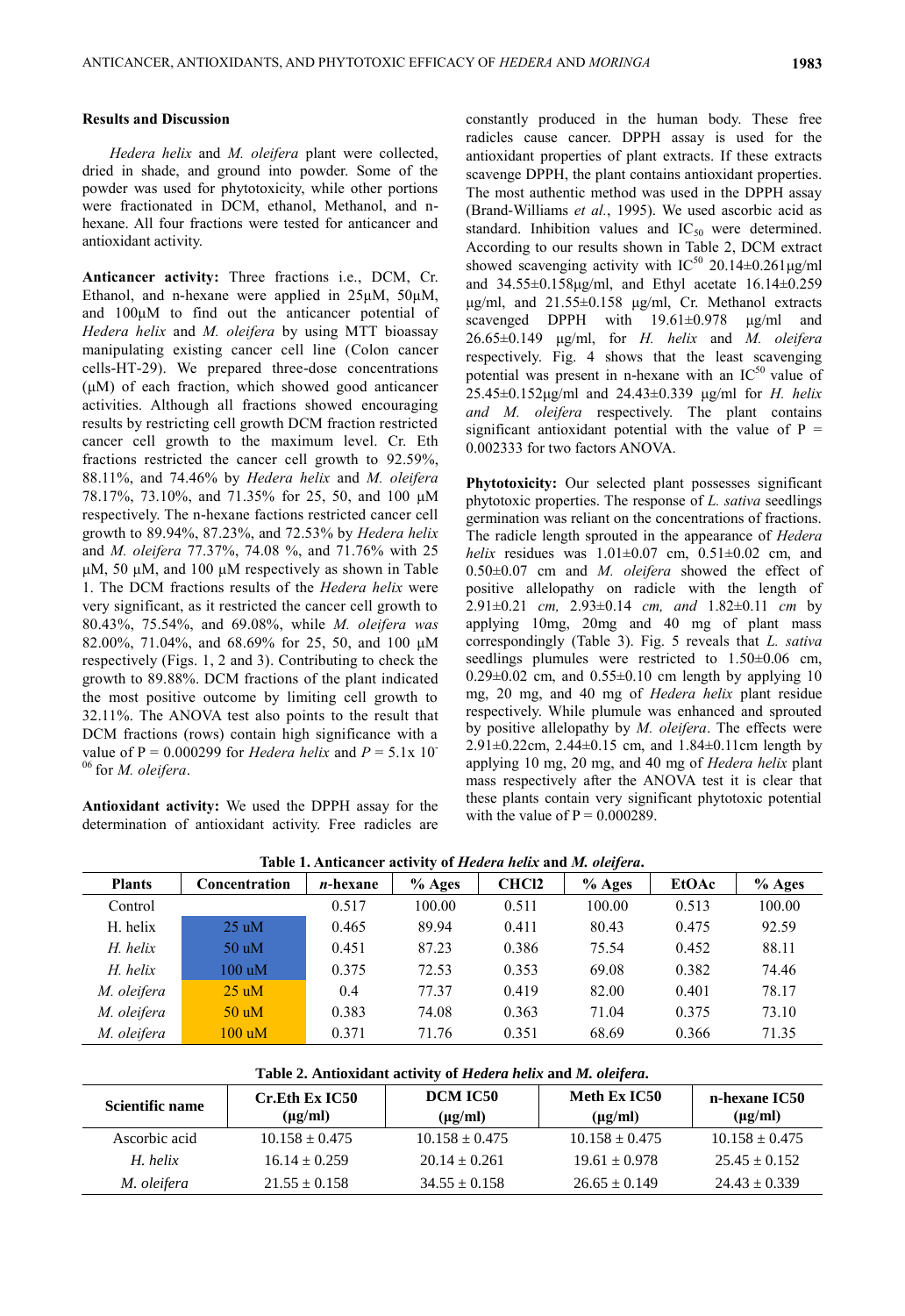

Fig. 1. Anticancer activity percentages of *Hedera helix* and *M. oleifera.*



Fig. 2. Cancer cell survival against different fractions of *Hedera helix*.



Fig.3. Cancer cell survival against different fractions of *M. oleifera.*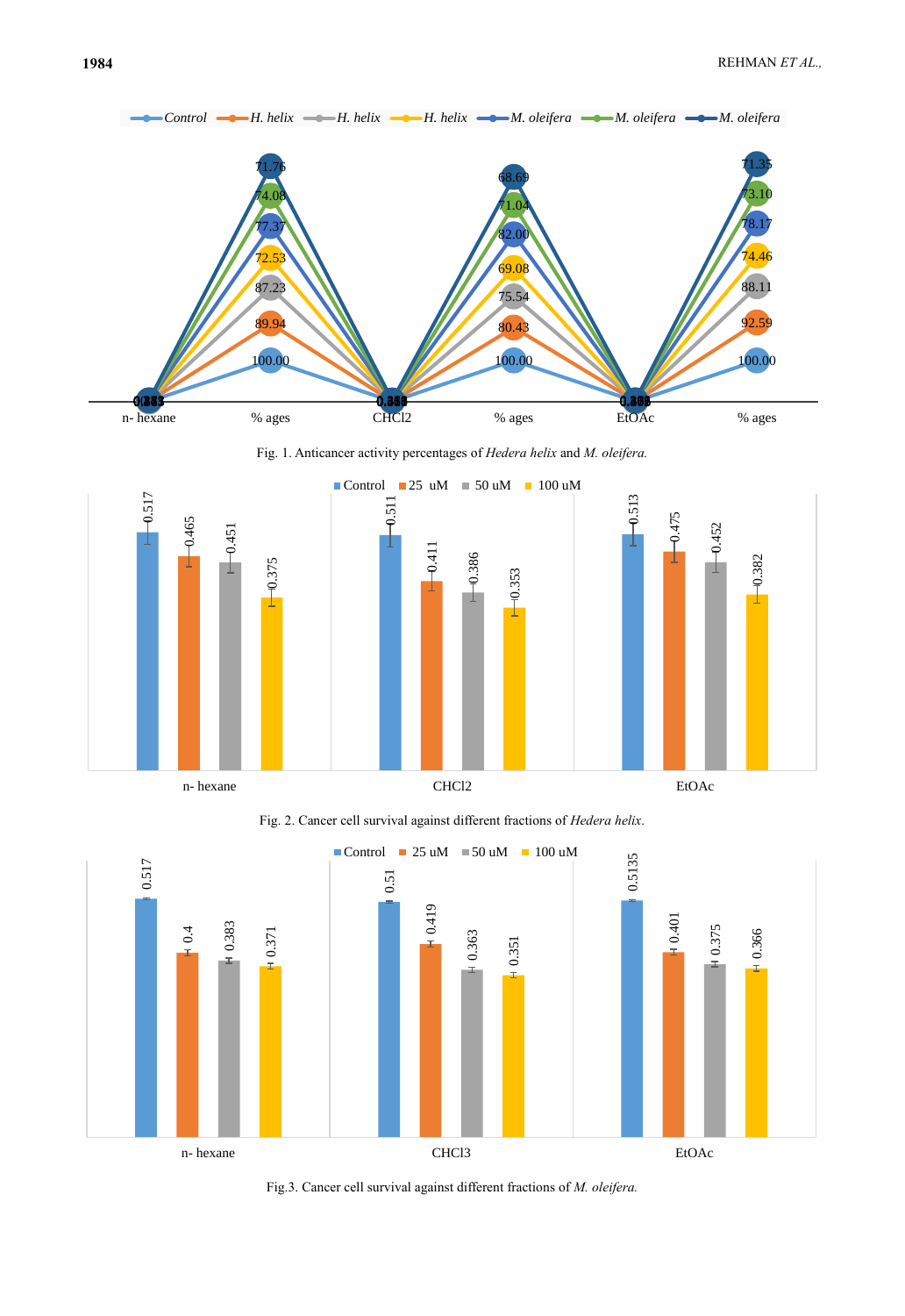

Fig. 4. Antioxidant activity of *H. helix and M. oleifera.*

| Table 3. Phytotoxic activity of <i>Hedera helix</i> and <i>M. oleifera.</i> |                 |                 |                 |                 |                 |                 |  |  |  |  |  |
|-----------------------------------------------------------------------------|-----------------|-----------------|-----------------|-----------------|-----------------|-----------------|--|--|--|--|--|
|                                                                             | 10mg            |                 | 20mg            |                 | 40mg            |                 |  |  |  |  |  |
| <b>Plants names</b>                                                         | Radicle         | Plumule         | Radicle         | <b>Plumule</b>  | Radicle         | <b>Plumule</b>  |  |  |  |  |  |
| H. helix                                                                    | $1.01 \pm 0.07$ | $1.50 \pm 0.06$ | $0.51 \pm 0.02$ | $0.29 \pm 0.02$ | $0.50 \pm 0.07$ | $0.55 \pm 0.10$ |  |  |  |  |  |

Radicle (10mg) Plumule (10mg) Radicle (20mg) Plumule (20mg) Radicle (20mg) Plumule (20mg)

*M. oleifera* 2.91  $\pm$  0.21 2.91  $\pm$  0.22 2.93  $\pm$  0.14 2.44  $\pm$  0.15 1.82  $\pm$  0.11 1.84  $\pm$  0.11



Fig. 5. Phytotoxicity of *Hedera helix* and *M. oleifera*.

## **Discussion**

**Anticancer activity:** Plants are an important source of modern drugs many novel compounds in the modern drug industry are of plant origin (Veeresham, 2012). It is a fact that 80% of valuable drugs and compounds are of plant origin (Jaffe & Lerner, 2011). Cancer is one of the lifethreatening illnesses which has twenty-six types according to the IARC project (Khan *et al.*, 2010). The project GLOBOCAN collects estimates of cancer available data in each country (Cancer, 2012). The common types of cancer found in Pakistan are bladder, colon rectum, breast, oral cavity, cervix uteri, and lip cancer (Jemal *et al.*, 2011). In our study, we took *Hedera helix* and *M. oleifera* plants to evaluate their anticancer activity. We used MTT bioassay against the available cancer cell line (Colon cancer cells HT-29). The results showed that among different concentrations DCM is the most effective which restricted cancer cell growth to

69.08%, and 68.69%, which means out of total 100% cancer cells 32.11%, and 30.92% cells were subjected to apoptosis, showing a significant result on ANOVA test with the value  $P = 0.000299$  for *Hedera helix* and  $P =$ 5.1x 10-06 for *M. oleifera* respectively. The results specify that it is more dependent on the nature of fractions rather than the concentration of fractions in this exact set of experiments. There are certain phenolic compounds, which are secondary metabolites. These compounds are very obvious anticancer and antioxidant portions (Bose, 2007, Al-Snafi, 2018).

**Antioxidant activity:** Free radicals or oxidants are chemicals, which contain unpaired electrons. These free radicles have an important role in medicines. The important types of Reactive species are reactive Oxygen species (ROS) and reactive nitrogen species (RNS). It is well known that ROS/RNS carry and retain oncogenic stimuli. The source of free radicles is outside and inside the human body. These